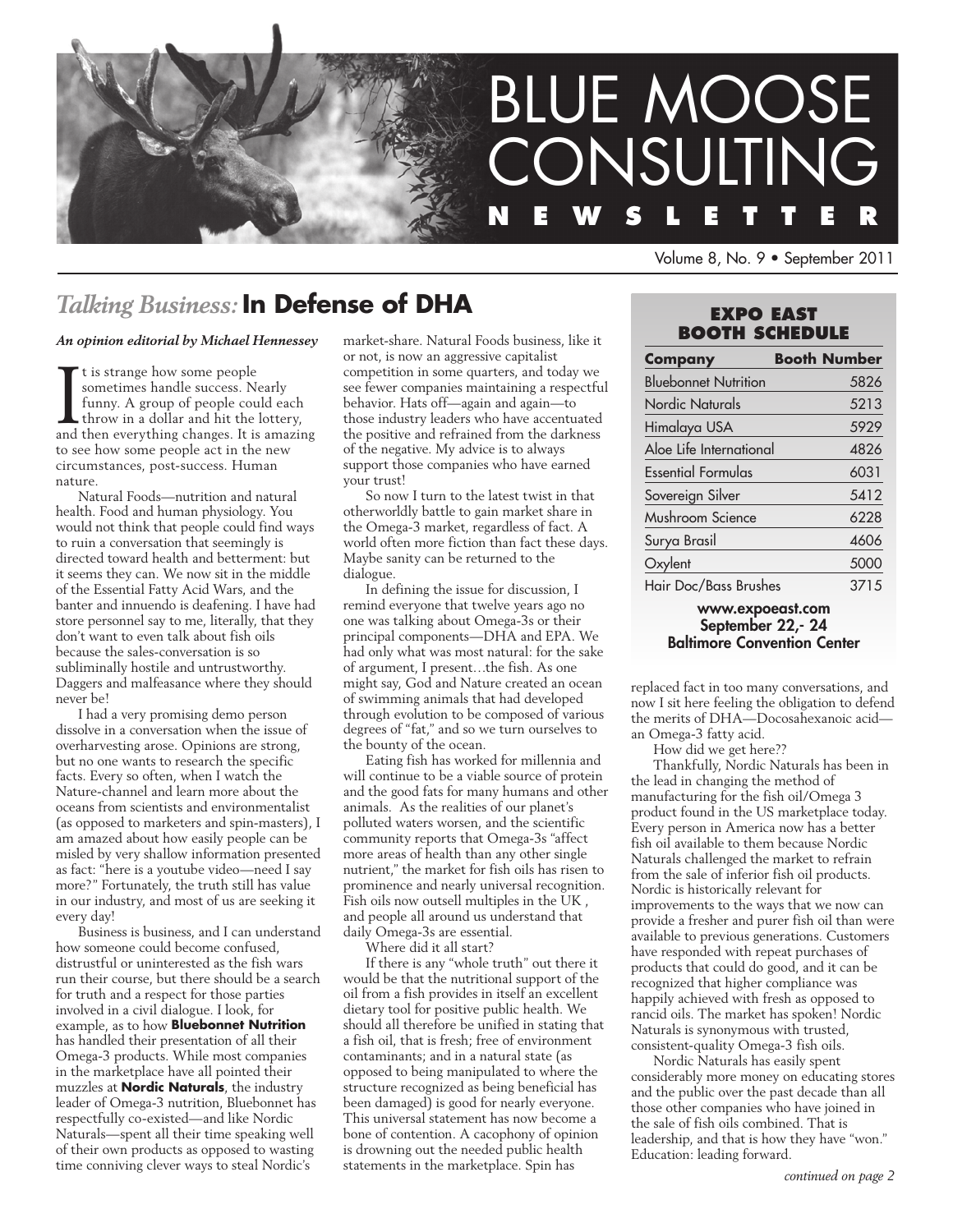### **In Defense of DHA** *continued from page 1*

I have been taught, guided and directed to give many hundreds of staff trainings for Nordic, and I have attended nearly every training that they have offered these past nine years. Their messages have always been clear, pointed, scientifically-based and positive. The science of Omega-3s that they have presented has consistently mirrored the developing research. They easily marry with health care providers because they always stay within the respectable confines of progressive conservative nutrition. They have been corporate citizens with an aim to educate, encourage and support the individual to get more involved in their own health.

I am grateful for what I have been taught while working with Nordic Naturals. I am confident in saying I know more about Omega-3s and their effects on human physiology than most medical school graduates. A nice place to be. I have also been continuously educated in the most current facts so—as many of you know—every time I see you I am excited about the most recent exciting news.

I also embrace the position of being an educator to the wonderful health food stores that I love. I can say that I have trained thousands of people in both the basics of Omega-3 Nutrition; and in the many other deeper details, the nuance and particular of O-3s' benefits. Add to that the dedication to teaching from our BMC team, and we have played a significant role in the awareness of the good fats in the mid-Atlantic region. Public health.

It riles me, then, when I hear some of the ridiculous "education" that has been streaming across our region in the last few years. It started with misinformation on fish sourcing and sustainability. That was pathetic, but that issue has been overcome by a reasoned conversation with facts, footnotes

from expert sources, and the fresh air of a candid conversation. I thank everyone in the many stores who had the respect to ask the BMC staff to defend themselves after misguided trainers left the dirty water of non-truth in their wake.

Business is business, and only the utopianist would believe that the last salvo has been shot at the industry leader, Nordic Naturals. When you sell over 50% of all fish oil products in the natural channel, it seems to bring out the piranha in certain sales managers out to make a name for themselves.

I am also surprised when I follow after some of the shallow trainings that the competition offers. Surprised, though, at how quickly people in stores who have been trained and educated again seem to forget the basics they have learned—and actually used in educating their communities—and turn on a dime once someone presents a new dissenting view. No matter how fantastic, some people immediately empty the head and doubt what they know. Surprising. Again, I thank all those people who have alerted me and the BMC team to the wildness of some of the claims of the competition. It is interesting to hear the comments that I receive as people tell me the ridiculousness that companies have paid trainers, salespeople and educators to say. All in a day's work.

Now the time has come, though, for a defense of DHA. From North Carolina to Pennsylvania, I have heard the clamor of confusion from stores wondering why they were presented information saying that DHA is a secondary part of the Omega-3 equation. That DHA is now understood "by science" to be unimportant, even possibly negligible, as certain companies hawk their EPA-heavy products. I really wish that I could hear what goes on behind those closed doors, but I do know that information like this would wilt in the light of day. So, I make the DHA Defense.

### **In the News**

### **If you look for the glimmers of good news, will it lead you to sunshine? Retail sales rose 0.5 percent in July**

Raise a glass to the glass half full. BMC will have assisted over 20 new stores to open in 2011 before October 15th. Talk about a banner year for natural foods retail! We should all have a care for these new stores, as they planned to open when the economy started its slow turn around: can't wait anymore—have to open now. And then the economy stuttered again. And then a week of an earthquake and a hurricane. Trust, faith, hope and love.

The optimist will see the glass as half-full. The glass of the economy, the glass of America being able to deal with its problems (even the self-inflicted ones), the glass of weather adding to the uncertainty. "Hey, in trying times, people need more kava and albizia and StressCare™ and B-Vitamins and l-theanins, and relaxing baths and the background scent of healing essential oils."

Businesses can survive and even thrive if they maintain a good business model. Know your costs and cash-flow, and work smart every day. But understand the philosophy of abundance: don't go into a shell. This is the time our industry fills the shelves. Use this local Expo East trade show to your advantage. You are an integral part of consumer confidence, so be a source of confidence. And one more thing, wise businesses are planning now to make their business model in 2012 absolutely successful. The glass is half-full and more, naturally. See ya at the Show!

\* (www.wtop.com/?nid=628&sid=2292811)



### **Education to Help You Sell**

**Upcoming Nordic Naturals Webinar Trainings: 12 noon EST** Omega-3 Essential Fatty Acids for Optimal Aging Sept. 7 Dr. Hector Lopez, MD, MS, FAAPMR How Omega-3's Support Learning, Language, and Behavior Sept.30 Lauren Zimet, MS, CCC/SLP Quieting the Fire From Within: Decreasing Inflammation Naturally Oct. 21 Dr. Aimee Shunney, ND Omega-3s and Mental Health Nov. 9 Dr. Joseph Maroon, MD, FACS Immunomodulation: A Key Feature of Functional Fish Oil Supplementation Dec.. 14

Dr. Hector Lopez, MD, MS, FAAPMR ~~~~~~~~~~~~~~~~~~~~

### **The Himalaya Hour Educational Teleseminar Series**

with Atali Carr and Ryan Malone Tuesday September 13 at 12 PM + 4 PM "Cleansing, Smoothing & soothing: A Close-Up on Your Skin" Understanding Dermal Health Through Creams, Lotions and Body Bars

### ~~~~~~~~~~~~~~~~~~~~ **Herb Pharm Herbal Tele-Training Series** HEALTHY JOINT SUPPORT

September 15th, 2 PM + 7 PM EST am (Pacific Time) With Herbalist & educator, Julie Plunkett

~~~~~~~~~~~~~~~~~~~~

### *Ask your BMC rep how you can attend to stay informed!*

For the sake of scientific sanity then, let's review why Omega-3s are integral and DHA is a lead player if not *the* lead player, in the long-chain polyunsaturated fatty acid conversation.

Foundationally, no one will now deny that Omega-3s are good fats. Even the Omega-6 aficionados accept the value of Omega-3s, and even the most small-minded and stubborn doctor now follows the lead of their professional organizations in recommending Omega-3 fats for health. The evidence for Omega-s to this date has focused on fish oil, as in a food that often mirrors the 180/120 EPA/DHA ratios found in deep-sea fatty fish.

Let's review some of these observations for public health: (2011 published materials)

- It is estimated that 80% of the people in the US do not eat enough fish
- Fish consumption is inversely related to major depression and the incidence of stroke.
- DHA levels are monitored in pregnant women as they are considered beneficial for pregnancy and to prevent postpartum depression. DHA is needed by *continued on page 6*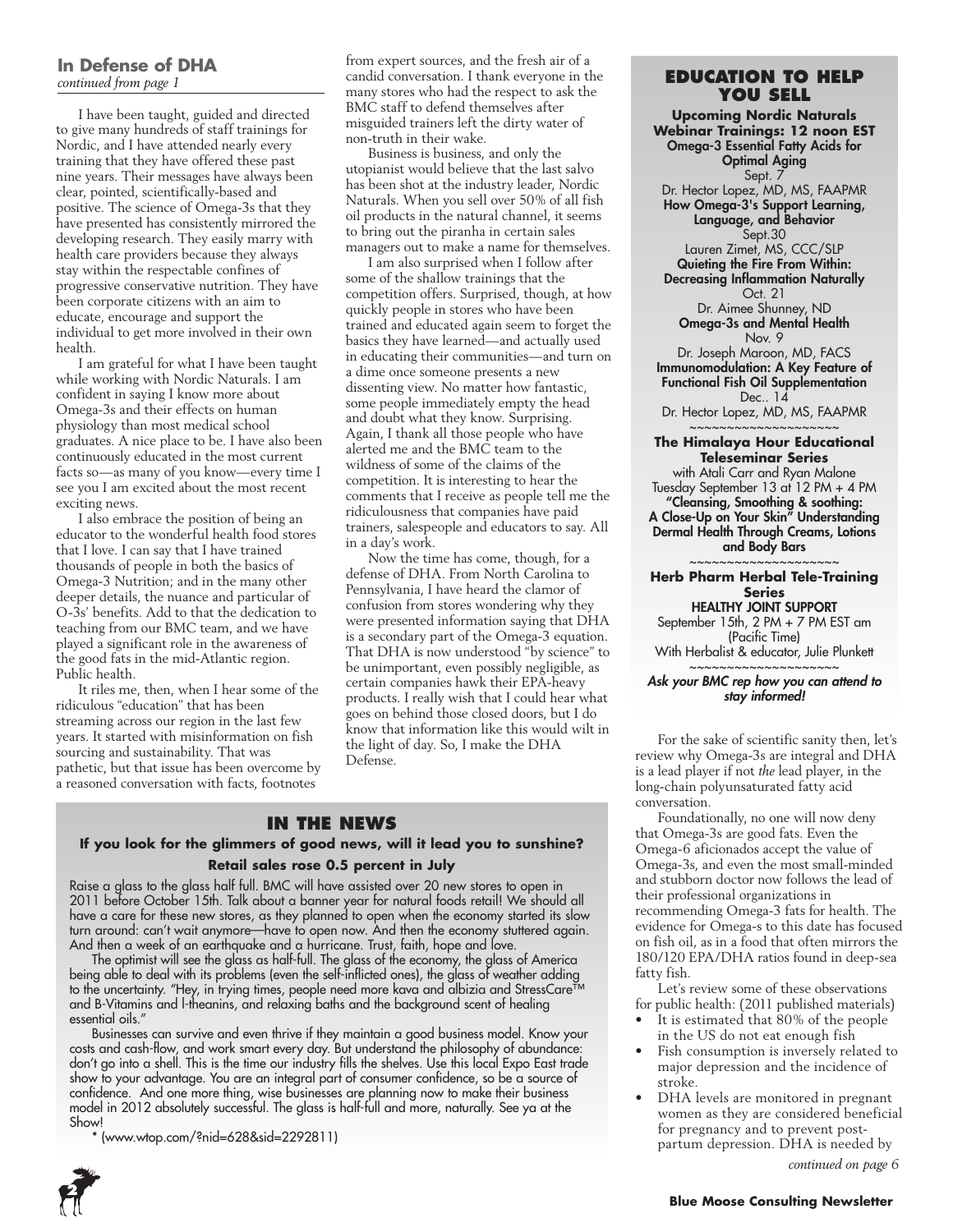

## **New Product Introductory Offer 20% OFF no minimums**

*these (3) exciting new products:*<br>• Umckaloabo Liquid extract • Herbal Resp • Herbal Respiratory Relief™ • Stress Manager™ ~~~~~~~~~~~~~~~~~~~

Remember: Winter Immune Promotion Sept 1 to Nov 30 a way to save **20% OFF** with (22) best-selling Herb Pharm liquid extracts. Ask your BMC for the details, and the signed form to fax in! ~~~~~~~~~~~~~~~~~~~

New Herb Pharm Breath Tonics™ are selling everywhere: Cash Register sales all-year round *NEW Spearmint* Herbal Breath Tonic™ ½ oz size • sugar-free blend of certified organic Spearmint, Ginger, Cinnamon, Fennel & Clove. • great price- whsl: \$3.50 / MSRP \$6.99

*NEW SIZE Original Peppermint* Flavor Herbal Breath Tonic™ • more sprays for your Buck. Double the Volume • now available in 1/2 oz and 1 oz sizes

~~~~~~~~~~~~~~~~~~~

# **PRODUCT NAME CHANGE NOTIFICATION**<br>Old Name: New Product Na

EYEBRIGHT/NETTLE COMPOUND<br>
WILD CHERRY/PETASITES COMPOUND PERBAL RESPIRATORY RELIEF™ WILD CHERRY/PETASITES COMPOUND<br>BUGLEWEED/MOTHERWORT

**New Product Name** THYROID CALMING™ COMPOUND



HERBAL HEALTHCARE

# *September Wholesale Promotions* **Formulas and Pure Herbs for Mental Alertness & Memory Function 15% OFF**

- MindCare® 60 + 120 Vcaps,
- MindCare, Jr® 120 Vcaps
	- Bacopa 60 Caplets
	- Gotu Kola 60 Caplets

### Organique by Himalaya®

• Revitalizing Hand & Body Lotion,

- Intensive Moisturizing Footcare Cream
- Purifying Neem & Turmeric Cleansing Bar
- Refreshing Lavender & Rosemary Cleansing Bar
- *Made with Certified Organic Herbs and tested Gluten Free*

## *Organique by Himalaya*®  *Face Wash Trays are in and available for you to order.*

The trays, which will accommodate the 3 Face Washes as well as the Walnut & Wood Apple Face Scrub, hold up to six units; one tray per-SKU facing.

Ask for the excellent organizational materials with your next order

### ~~~~~~~~~~~~~~~ *Back in stock:*

Neem & Turmeric Cleansing Bar Organic Chyvanprash w/Honey Amla C Pure Herbs

*Expo East Booth #5929*



**Great Month to Promote Bluebonnet** *Last chance for your Summer Sizzling Special stockup.*

through September 9, **get 3 +1** on 47 best-sellers including: Multiples, Carnitines, Ubiquinols, Trans-Resveratrols, Salmon Oil, CLA, AHCC® , and more… Ask your BMC rep how you can cash in!

### ~~~~~~~~~~~~~~~~~ **Expo East Show Deal**

One (1) order, entire inventory **18% Off** Must announce as "Show deal" order placed between September 19-30th

Offer the right Vitamin D for everyone…. Vitamin D sales increase through the Fall & Winter months. Make Bluebonnet your customers one-stop shopping for quality Vitamin D *sold only in health food stores.* Bluebonnet offers 21 stand-alone Vitamin D3 products in a complete selection of lanolin-based, fish oil, Vcaps and softgels, chewable and liquid Ds all at great prices as well as a VitD3 in the new *Rainforest Animalz*® line of children's supplements

## *Expo East Booth #5826*

Not represented by BMC in NJ Not represented by BMC in NJ, SC



# *September Monthly Promotion* **20% off items listed below:**

- Arctic-D™ Cod Liver Oil Orange 8oz (54783) • Arctic-D™ Cod Liver Oil - Lemon 16oz (58781)
- Complete Omega 3.6.9 liquid 16oz (02774)
	- Complete- Omega 3.6.9-D 120ct (02778)
	- Omega-3.6.9-Junior 4oz (01776)
	- Ultimate Omega Fish Gels 60 ct (01797) • Vitamin-D3 120 ct (01600)
- Omega-3 Effervescent 7 ct [01900] + 21 ct [01910] • Pet Line (all 7 Nordic products for dogs & cats)

### ~~~~~~~~~~~~~~~~~~~~ **Expo East Show Deals**

Standard Expo Deals for show attendees only ask BMC rep for details or check price list

Expo East Educational Event: an additional Show Discount provided ONLY to those who attend

Stuart Tomc's talk: ask your BMC rep for details 12:30-1:30 Nordic Naturals Event Exhibitor Seminar, Room 328, Level 300

Presented by: Stuart Tomc CNHP Title: *Correcting the Global Omega-3 Deficiency*

*Expo East Booth #5213*

Not represented by BMC in NJ, SC

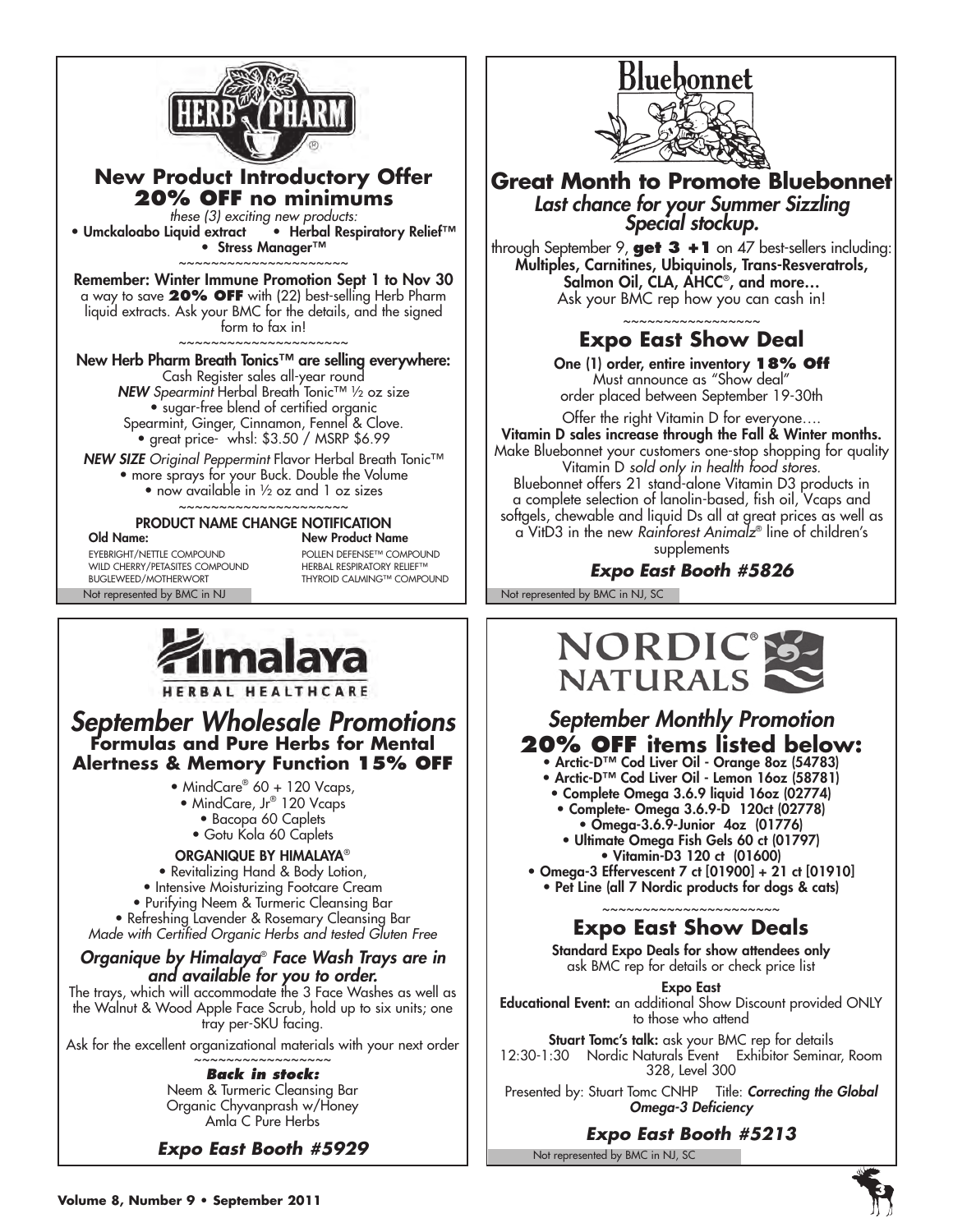

*Expo East Show Deal* **Line drive 15% OFF**

12 can minimum, mix & match *Must mention "Show Deal": when placing order*

Buy-in dates: September 19-30 **Juvo Original JuvoSlim Juvo Raw Food YogaFood Juvo Green Protein**

*The GoJuvo Vegetarian raw food diet aids in weight loss programs, with increased energy & immune system enhancement*



# *Excellent time to stock up or promote an Olbas display*

**• Olbas Floor Displays 15% OI** Full line assortment, or 'Custom Displays' **• Entire line open stock 10% OI**

PLUS 100 Olbas Consumer Samples in Handy Trial Display FREE With Each Floor or Counter Display Ordered!

Buy-in dates 09/1-10/1:

### ~~~~~~~~~~~~~~ *Olbas® Herbal Remedies*

Olbas Oil Olbas Cough Syrup Olbas Pastilles Olbas Analgesic Salve Olbas Sugar-free Lozenges Olbas Herbal Bath Olbas Inhaler Olbas Instant Herbal Tea



## *September Monthly Promo* **Aloe Boost 30 + 90 tablets 15% Off mix & match in units of 12**

Enjoy the clean healthy energy support throughout the day. Aloe Boost is formulated in a base of Nopal Cactus, and directly supports stabilizing blood sugar by decreasing blood glucose levels and increasing the body's levels and sensitivity to insulin\*. Perfect for healthy support of Energy, Blood Sugar Balance, Weight Maintenance and overall Well-Being. 1-2 tablets in between meals. **~~~~~~~~~~~~~~~~~~~~**

> *Expo East deals:* for Show attendees

**2 cases (24 items) mix and match 10% off**

**6 cases (72 items) mix and match 20% off**

Orders may be placed at the show and up to 1 week following. Please stop by our booth and pick up a show order form. *\* these statements have not been evaluated by the FDA*

*Expo East Booth #4826*



Buy-in dates September 19-30 "must mention show deal"



 *Stores have always wisely used this Show Discount to stock up*

# **Expo East Show Special Line Drive**

*orders placed during Show*

**10% OFF** for 24 items mix & match

**15% OFF** for 36 items mix & match with free shipping.

*Official launch of the 30 capsule size of Dr. Ohhira's Propolis PLUS:*  a synergistic blend of Brazilian Green propolis, Astaxanthin, Probiotics and more

~~~~~~~~~~~~~~~~~~~~~~~~~~

*Don't miss the two Book signings with: Ronald Hoffman MD. "How to Talk to your doctor" Suzy Cohen, RPh., "Drug Muggers"*

*Expo East Booth #6031*



*Finest Quality Hair, Body and Skincare Accessories*

**Only 100% BAMBOO Wood is used for all our Wood handle Products**

> **Show Specials** for Show attendees only

> ~~~~~~~~~~~~~~~~~

**25% OFF Show Order** with Free Shipping Must come by booth

**Come by and check out the HOT new Hair Clips**

*Expo East Booth #3715*

Not represented by BMC in NC, NJ, PA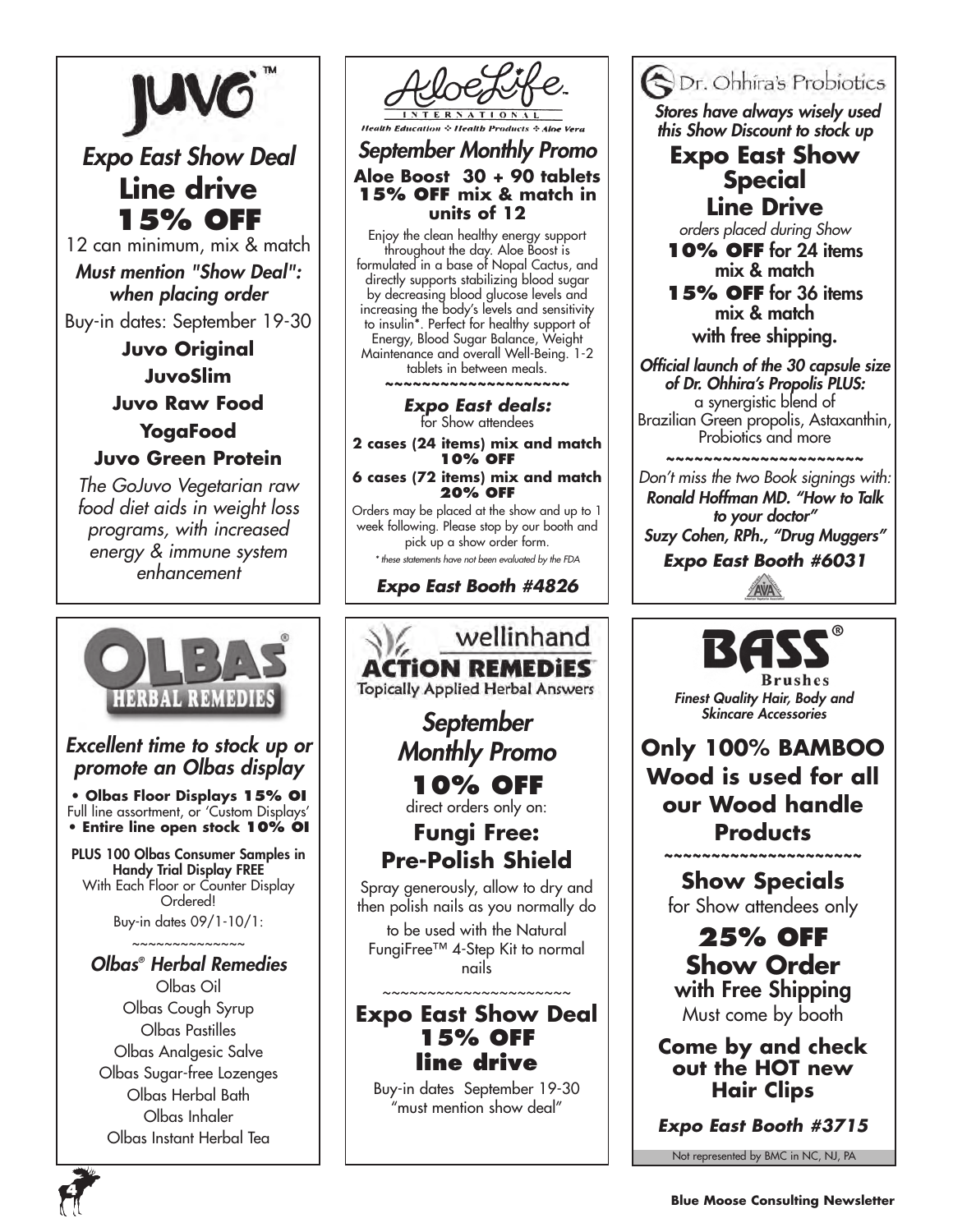

# *September Promotion* **Color Fixation Restorative line 25% OFF**

stores that sign contract agreeing to pass discounts along. direct sales only Restorative Mask; Single Application Color Fixation; Leave-in Cream Conditioner; Split Ends Serum; Restorative Shampoo;Restorative Conditioner

~~~~~~~~~~~~~~~~

# **Expo East Deal 30% OI**

orders placed at the show by people attending only

*Expo East Booth #4606* SURYA Frasil

# immune **HEALTH BASICS**

CLINICALLY PROVEN IMMUNE SUPPORT

**September Special** *6 each per SKU =* **10% off** *9 each per SKU =* **15% off** *12 each per SKU =* **20% off**

## *~~~~~~~~~~~~~~~~~~~* **Expo East Show Special**

**One (1) order, identified as 'Expo East Show Deal' 15% OFF Line Drive**

> order must be placed week of September 19-23

As the peak immune support season rolls around, make sure you remember the IHB Apron Card explaining the benefits of Wellmune WGP® —available to help you with sales conversations about this amazing product. Ask your BMC rep to show you this educational tool and/or order more with your next order!

*Want to get a refresher, a certficate and a free present, sign up for the IHB Immune Certification at www.immunehealthbasics. com/retailers/training.* 



**Time to get serious about Organic Bodycare**

# *Expo East Deal* **New Accounts 10% OFF**

Organic Essential Oils Organic ingredients, blended perfectly Shea Butter Bath Therapy Vegan Shea Lip Balms Perfection Cream Ultimate Body Wash Body Glow Ultimate Body Scrub Organic Vegan Lip & Cheek **Shimmers** 

VEGAN

# **MushroomScience**

*September Early Support Special*

## **Immune Builder**® **4 each = 10% 8 each = 15% 12 each = 20%**

One product with Agaricus blazei, Organic Coriolus versicolor, Organic Reishi, Organic Shitake, Organic Maitake and MaitakeGold® blend

## ~~~~~~~~~~~~~~~~~~~~~ **Expo Show Deal: for attendees 25% OFF non-attendees 15% OFF**

show attendees must come by booth Buy-in dates: Sept. 22.30

*Setting the standard for quality in medicinal mushrooms since 1994!*

Check out the updated website: www.mushroomscience.com/

*Expo East Booth #6228*

# **NEWTON**<br>homeopathics

**Nurturing Naturally Since 1987** 

*September Monthly Promotions:* **20% off** in units of 6 EA

Aches & Pains [NO19],

Edema-Fluid Retention [NO65],

*Newton for Kids* Kids Fever~Infection [F004],

*Newton for Pets* Pets Inflammation [PO09] ~~~~~~~~~~~~~~~~~~~~~

# *Expo East Deals* **15% OFF** for attendees **10% OFF** for non-attendees

Buy-in dates: Sept. 22- 30.

Let us help you in any way possible:

Lisa Caldwell, D.A. Hom. is Newton 's Educational Coordinator, and the contact person for the *American Academy of Clinical Homeopathy* (AACH) and facilitator for the correspondence course, lectures, seminars, trainings, and expositions. Lisa@newtonlabs.net

Not represented by BMC in NC, SC



*Expo East Trade Show Promotion*

# **10% additional discount**

**on top of normal volume deals buy-in dates from Sept 21-28**

# **STOCK UP**

2 oz vertical spray

2 oz dropper

2 oz fine mist spray

4 oz dropper

8 oz dropper

16 oz dropper

1 gallon

Homeopathic First Aid Gel 1 oz + 2 oz pump sizes

*Expo East Booth #5412*

Not represented by BMC in NC, SC, NJ, eastern PA

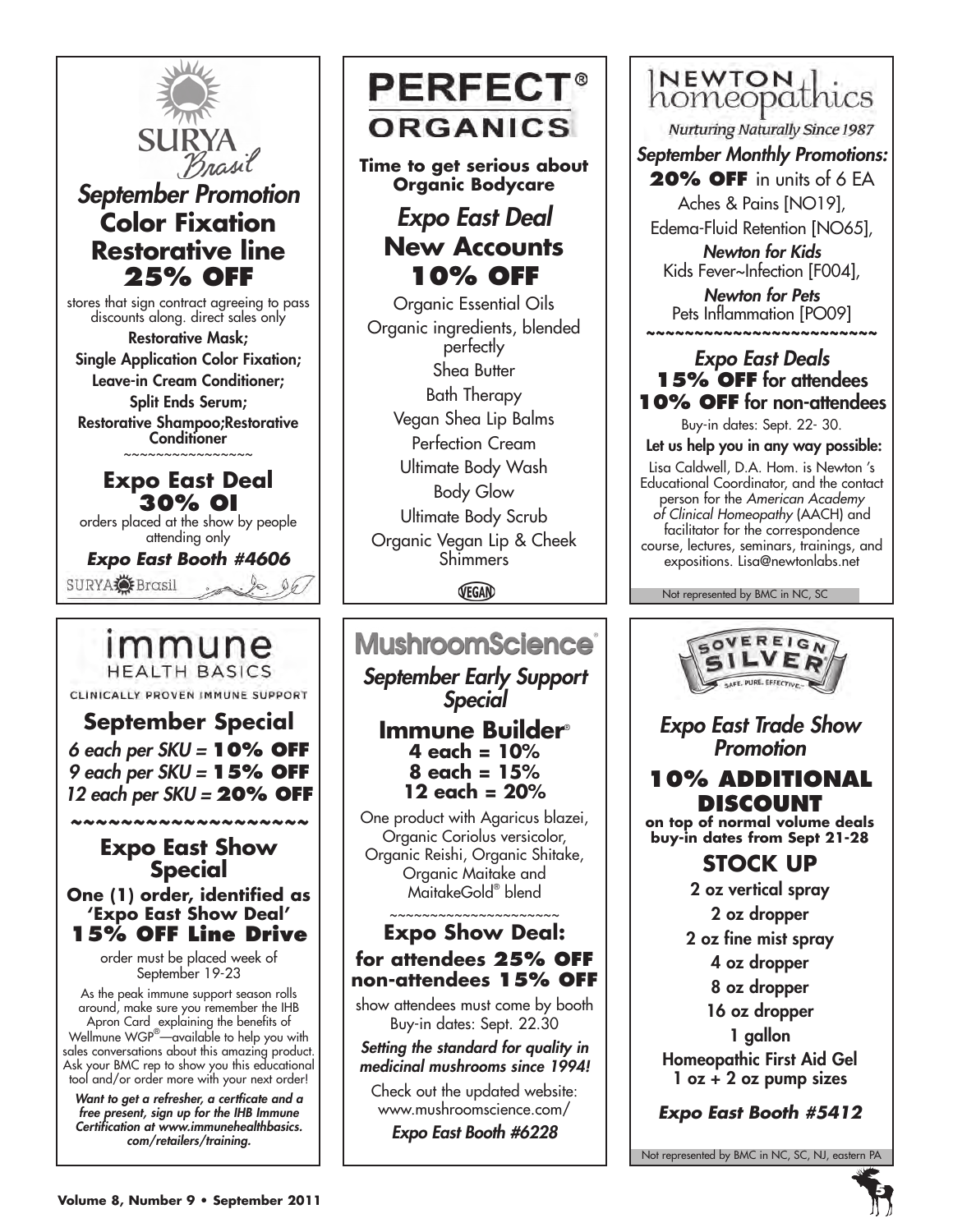women who have given birth for up to two years to bring body levels back to normal in some instances

- The US Military has looked at the benefits for health and for health care costs if all troops were given Omega 3 supplementation
- The American Heart Association (AHA) recently issued its first ever statement on triglyceride management that includes recommendations for Omega-3 EPA/DHA The American Heart Association goes on to suggest that the combination of 500 MG of EPA/DHA is OK for people with no history of heart disease; also suggesting that patients with documented coronary heart disease consume approximately 1 gram (1000 mg) of EPA and DHA (combined) per day; and that to lower triglycerides, 2-4 grams is the protocol.
- The American Diabetes Association (ADA) advises 2-4 fish servings per week, with a guideline of over 500 MG of the addition of EPA + DHA.
- The European Parliament recently supported the claim "DHA intake contributes to the visual development of infants up to 12 months of age"

# bodyceuticals organic bodycare

## *Open your Mind to a new line of Organic Bodycare*

BodyCocktail® Organic Body Oil Spray BodyLove Organic flavored massage Oils SpaBody Organics Organic Body Butters SpaBody Organics Body & Tan Oils

SpaBody Organics Facial Crème and Toner

SpaBody Travel Set SpaBody Organics Soy Candles and the Classic Organic Calendula Collection: *Oils, Salves, and Lip Balms*

## ~~~~~~~~~~~~~~~~~~~ *Expo East Special*

**10% OFF LINE DRIVE** one order, identified as 'Expo Trade Show Deal' placed between September 19-30th

### www.bodyceuticalskincare.com

a 10-year history of using Premium Certified Organic & Kosher Ingredients

**6**

- Only one study but intriguing: adequate intake of omega-3 fatty acids during pregnancy may lower the risk of childhood obesity by 32%—Harvard Medical School .
- The Alzheimer's Association, the Arthritis Foundation, the American Eye Institute all recommend dietary supplementation of EPA and DHA together

There can be no context upon which someone can state that DHA lacks relevance and EPA is the primary player! None. That message always needs to be challenged when someone is teaching! If a salesperson states that they know something that all these credible scientific bodies do not, then they are just a sad "sales" person and not a health educator! Conspiracy theories aside, they are spewing nonsense.

Let me remind you what proper education looks like. Nordic Naturals has always taught that EPA and DHA are found together in Omega-3 fats like fish oil. Nordic champions two grades of product: their Omega-3 is a lower potency blend that is most similar to the dosage and ratio that would be found in a serving of fish (I suggest, as God or Nature intended). The *Ultimate Omega*® is a natural triglyceride concentration of this ratio, for people looking for the greater benefits associated with higher dosages. Nordic does offer higher DHA and higher EPA formulas, but in each



case, both elements of the Omega-3 fat are present.

Nordic presents to the public these basic facts: a fish oil supplement is beneficial if it is fresh, if it has guarantees of purity, and if it is in a natural triglyceride-form, for greater absorption naturally. Nordic also champions their absolute belief in sustainability, but to the consumer they say—if you can find a product that truly delivers all these attributes, then take it.

All positive information. No shady winkwink on the side. No, "I have the magic blend, or the magic 'special' ingredients". Honest public health educating.

Now that most natural channel competitors have cleaned up their act and are providing product that meets most of the qualifications described above, we should all applaud. In one decade, we have gotten to the point where many companies now offer credible products. I personally applaud Nordic and give them credit for their role in this transformation.

Omega-3s—affect more areas of health than any other single nutrient. Go forth, natural foods industry, and ride the health successes to profits for years, decades, more!

Instead, we have people strategizing to deconstruct this lottery ticket of good fortune and create their own little arena of truth. I hear and frown: "DHA may not play any significant role in the body past the age of 8". "EPA is the major player and all the

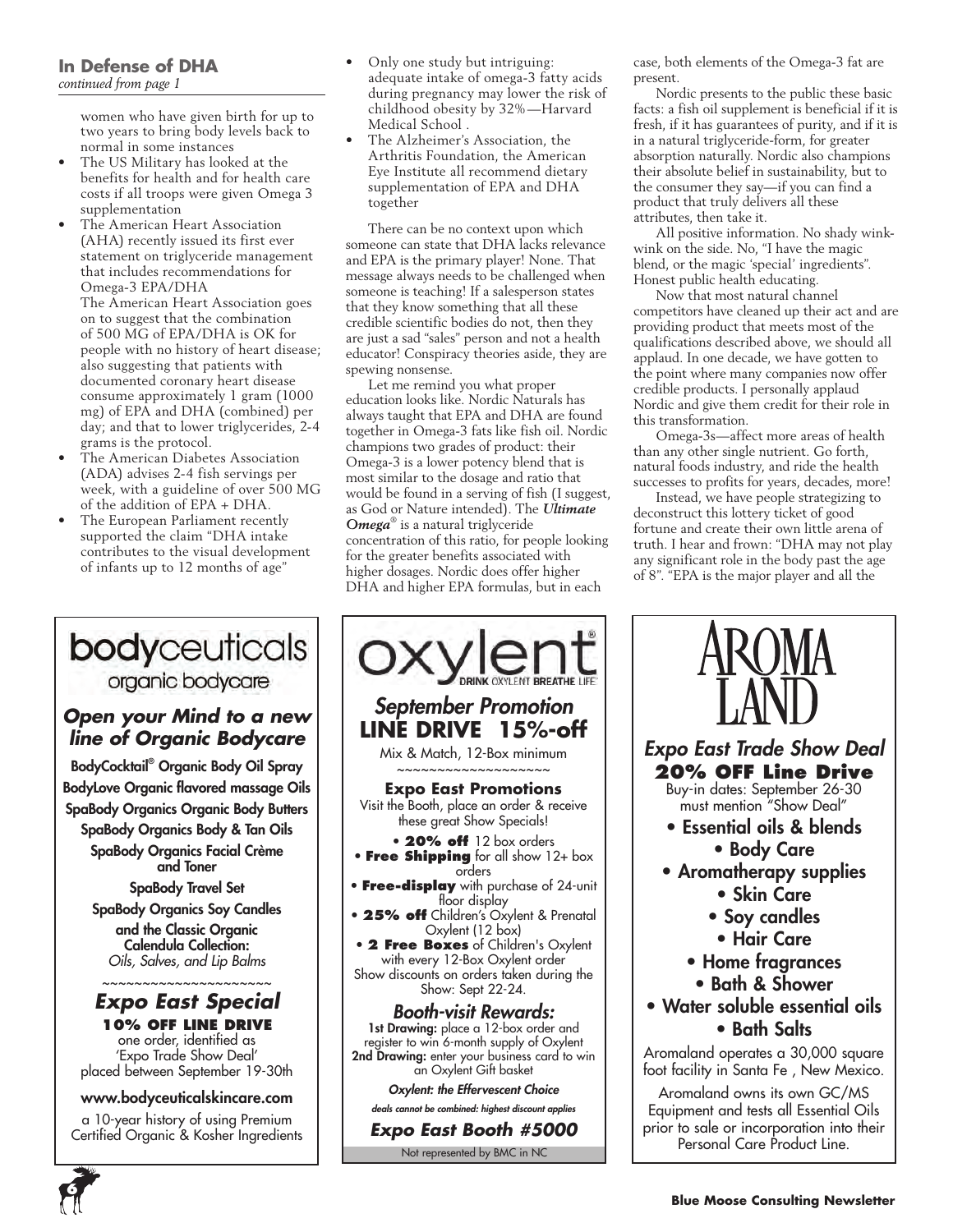research is showing that DHA may not be significant at all." Sad human weakness.

Again: two paths. One where a company raises the boats of all fish oil sales by education on the consensus of proper, scientifically-stated reporting from experts not part of the money-equation. Another path: conversations behind closed doors—not even in the print of their company literature—that hint that the magic is in what their scientists have found, in that obscure study that never got printed because it did not meet the truth litmus test, in the studies done in the office of the one fine doctor who likes a specific manufacturer.

I do this to stand up for amazing DHA. Nordic Naturals, Bluebonnet Nutrition and other trustworthy manufacturers all understand the benefit of these two nutrients together. Scientists are begging governments to guarantee that pregnant women, and little kids, and student children, and young adults, and middle-agers like me, and the elderly and our great grandparents all get sufficient DHA. DHA, with EPA, are a lifeblood of good health to every cell, every tissue in our body. Why would someone disparage this fact for the sake of wedging an inch of market share?

Let's cheer DHA. Of all the essential fatty acids, DHA (Docosahexanoic acid) is a better building block than any of the others. It is the most complex of the EFAs, and can easily convert into other simpler omega-3s if needed. Note that if there is excess DHA



Displays

*Eco Lips***®**  *now sold in over 12 countries internationally* and not enough EPA, then DHA can be converted. It is easier to build downward from DHA then to try to manufacture upward from a shorter chain fat. DHA is the longest chain Omega-3 molecule, and it is also the most desaturated fatty acid. EPA is 20 carbons long while DHA is 22 carbons long. DHA is perfect for the fast-paced life of the brain, and the heart, with its propensity for reacting.

DHA has been called the *quick change artist* because it is so versatile. DHA is the main fat in our brains, our eyes, and our heart. These organs conduct energy throughout our entire life. There is never a time when these organs do not need nourishment, support and rebuilding.

Nordic Naturals *DHA* adds the statement *"Supports Memory, Learning and Mood"*\* while of course adding the legal disclaimer that "These statements have not been evaluated by the Food and Drug Administration" and that "this product is not intended to diagnose, treat, cure or prevent and disease." Conservative progressive nutritional information.

When someone disparages DHA, what could they be setting a person up for? If a salesperson is taught misinformation whatever the motivation—what could be the outcome? In all fairness, is there any research that says that if a person takes the super concentrated EPA formula that a company may sell that it will hurt someone? No. Is the research that is being conducted on higher EPA-based ratios intriguing for certain conditions? Yes.

That is why Nordic Naturals has EPA (2 softgels, 850 EPA/200 DHA) and EPA Xta™ (2 softgels, 1060 EPA/274 DHA) for certain diagnostics and protocols.

But what happens when someone re-invents the truth? What are they missing when they drop facts from the education? Why should we give scientific facts their due justice?

Again, just the facts. Omega-3s support metabolic health. EPA plus DHA have multiple mechanisms of action. Primary on one level is their support of cell membrane fluidity and flexibility. Cellular health.

DHA is integral in brain function and cognition. DHA has been studied for its neuroprotective function, with benefits in age-related cognitive decline. DHA has been shown to reduce beta-amyloid and reduced the overall amount of plaque in the brain (www.nia.nih.gov/Alzheimers/Publications)

And yet, someone is teaching staff in our stores that DHA is unnecessary past childhood!! Incorrect! DHA is not just for one life phase.

Omega-3 fish oils modulate and promote the resolution of damages caused by inflammation\*. In the current conversation about tissue repair after injury—what is defined as the remodeling phase of healing— DHA is considered beneficial and a core part of many current protocols.

In research that is redefining the understanding of these good fats, Dr. Charles N. Serhan has coined the words "resolvins"

and "protectins" to describe activities where dietary fatty acids seem to play a role in cellular differentiation, development an metabolism by direct interactions with PPAR receptors. While the E-series resolvins are considered important for the "resolution" of inflammatory fluids, DHA is capable of being both a "resolvin" and a "protectin" a term used to define the specifically protective nature of this fat at the cellular level relative to inflammation, damage and repair.

These PPARS are considered one of the things that direct the system toward homeostasis, and of all the unsaturated fatty acids, DHA seems particularly capable of activating PPARs within the cells. Now, while this theoretical understanding is some of the most cutting edge research in the world being done on essential fatty acids, there is not an absolute corollary that can claim that consuming foods or supplements high in DHA will do what these laboratory studies have found. But there is an overriding logic here, and it clearly concluded that both EPA and DHA are important in ways that are truly inspiring—and that DHA can do what EPA can do but that EPA cannot do what DHA can do,

Would I ever say that DHA is "better" than EPA? Never. As a good educator, I would explain what both essential fatty acids do and stick with the clear public health message that both these components of Omega-3 fats are "GOOD."

My complaint is the silliness—no, actually the downright scurrilous insinuation—that one of these two co-factors would be less necessary because someone is trying to bend truth and consensus to make a point to sell a product against another product.

Interesting secondary fact about DHA: animals that have higher DHA composition in their body prove to be more athletic than animals with lower relative ratios. Most current books on Alzheimer's prevention make the conclusion that DHA is beneficial for general health when there are concerns for this condition.\*

In conclusion, DHA—brain, eyes heart. DHA—an essential fatty acid for every life stage, from helping mom make her child's brain bigger to a child making sure mom and dad have healthy minds and hearts, to the longest lifespan they want to experience.

EPA + DHA are always together in the body, possibly as a prerequisite of their antiinflammatory capabilities.

In the end, EPA is the precursor to DHA. DHA is the quick-change artist that is more evolved, that can change shape to perform many necessary roles. DHA is important at the cellular level for both resolution and repair (post burning down the house, as it were), and protection (a word that exemplifies preventative health care).

There is no opinion in these statements, just facts, evidence and proof. That being said, the statements expressed here are my *continued on page 8*